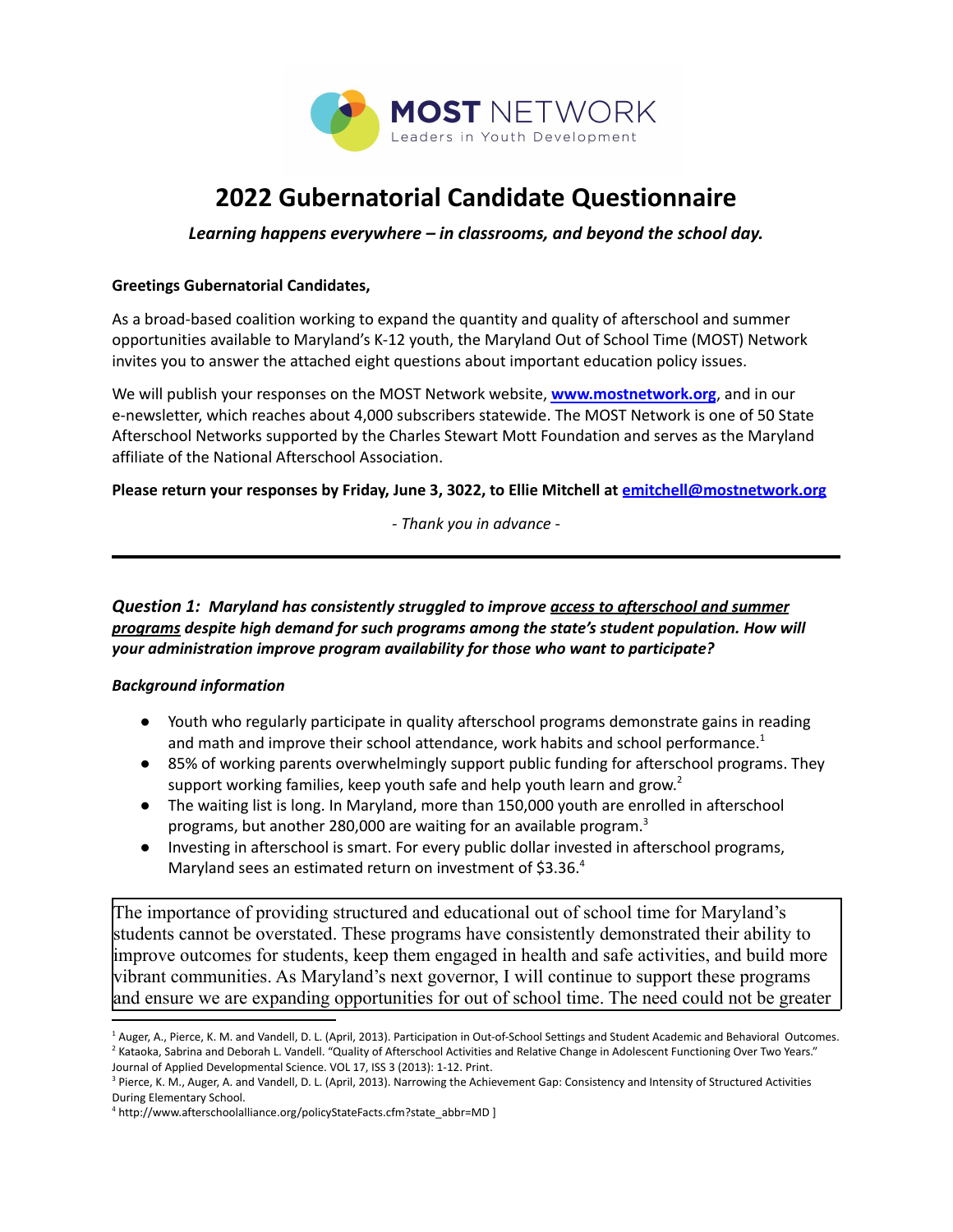as we continue addressing learning disruptions from the pandemic, and the ongoing social and emotional needs of our students. Maryland has made tremendous progress investing in education and wraparound supports for students through the adoption and ongoing implementation of the Blueprint, including funding for afterschool and summer learning programs. Unfortunately, the unmet need and barriers to participation remain high. In addition to fully funding and implementing the Blueprint for Maryland's future, which includes resources for tutoring and summer learning programs, I will build strong community partnerships, as well as public-private partnerships, to expand access to these critical programs.

## *Question 2: Current trends in labor and technology raise serious questions about Maryland's approach to workforce development and skills training. <sup>5</sup> How would your administration support college and career readiness initiatives and prepare students for life after high school?*

#### *Background Information:*

- The appropriate student to counselor ratio of 250 to 1 according to the American School Counselor Association. Maryland has a ratio of 369 to 1 statewide, while Baltimore City has a ratio is 900 to 1. This disparity continues to grow, leaving fewer students with the supports necessary to make informed career decisions. 6
- Afterschool and summer programs improve students' college and career readiness by offering college visits, teaching marketable skills, assisting them in the education process, and making them more attractive to university admissions offices.<sup>7</sup>

As governor, working together with localities and education stakeholders to ensure our students are set up for a successful career in the workforce will be one of my top priorities. In addition to supporting local school districts and ensuring that each has the resources they need to address learning disruptions, such as afterschool and summer programs, I believe that Career and Technical Education (CTE) programs have the potential to provide our students with the skills and experience they need to secure a good-paying job in the workforce. A [2019](https://www.baltimoresun.com/education/bs-md-ci-cte-study-20190213-story.html) report on CTE programs in Baltimore found that two-thirds of students participating in the program were making less than \$12,140 per year. The current administration's proposed budget included \$1 million in cuts to the CTE Committee and Skills Board who is in charge of creating a successful framework for these programs. In this moment, we should not be making cuts to CTE, we should be expanding and improving it. Our administration will ensure CTE programs are fully funded and will support expanded options for students that may not be interested in pursuing a pathway to a career through higher education by significantly increasing the number of apprenticeships, and implement a Service Year Option that allows

<sup>5</sup> Manyika, James, and Kevin Sneader. "Ai, Automation, and the Future of Work: Ten Things to Solve For." *McKinsey & Company*, McKinsey & Company, 9 Sept. 2021,

<sup>6</sup> Richman, Talia. "Baltimore sees declines in school counselor positions." Baltimore Sun, March 2, https://www.mckinsey.com/featured-insights/future-of-work/ai-automation-and-the-future-of-work-ten-things-to-solve-for.

<sup>2018.</sup>https://www.baltimoresun.com/education/bs-md-ci-sun-investigates-school-counselors-20180301-story.html. Accessed online Nov. 21, 2020.

<sup>&</sup>lt;sup>7</sup> Brand, Betsy, Valiant Andrew. "The Potential of Career and College Readiness Exploration in Afterschool Programs." Expanded Minds and Opportunities: Leveraging the Power of Afterschool and Summer Learning for Student Success, 2013,

https://www.expandinglearning.org/sites/default/files/em\_articles/1\_potentialofcareerandcollege.pdf. Accessed online on Nov 21, 2020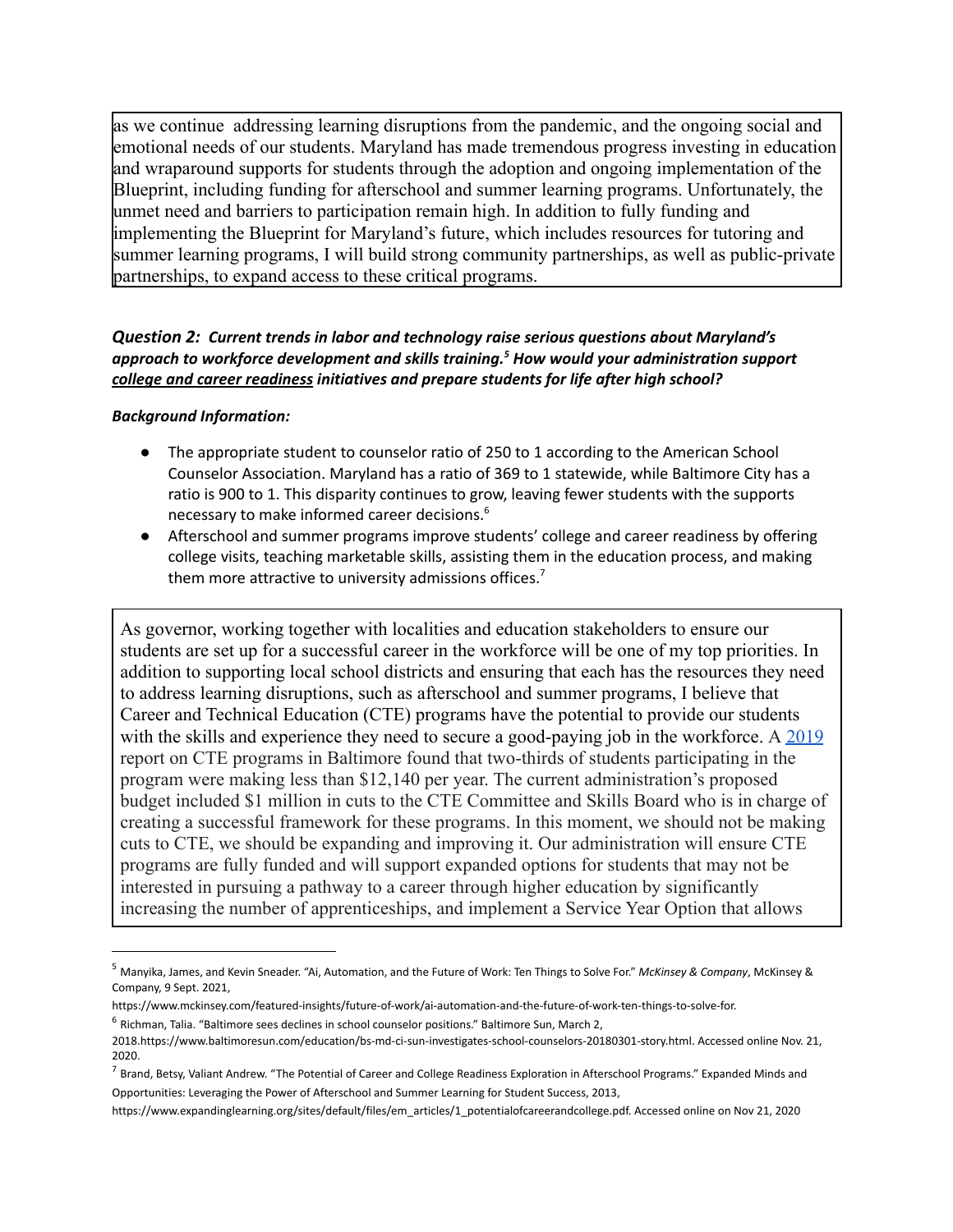students to get compensatory tuition at a Maryland college or university in exchange for serving a year in a public service role. This not only gives students a year to explore their options and but also provides them with a variety of pathways while serving.

## *Question 3***:** *STEM fields represent a significant proportion of the state's economic growth potential. How would your administration prioritize science and technology related education programs in Maryland?*

## *Background Information:*

- STEM fields have been an engine for economic growth in the state for decades. Today, jobs in engineering, computer science, IT, and medicine are set to grow dramatically across the mid-Atlantic region. These jobs typically require formal education and training but provide high salaries and benefits to those who obtain them. $^8$
- Equity problems persist in STEM disciplines. Women, as well as black and Hispanic graduates have historically been underrepresented in science and technology-related professions.<sup>9</sup> Engaging these students through expanded learning opportunities at an early age is an effective way to bridge this gap.
- Maryland's longstanding deficit in afterschool and summer programs has been a hinderance to STEM learning. While fundamental concepts in science and math are taught in Maryland public schools. Students learning more complex trades like coding and robotics benefit from the hands-on experiences and peer relationships that expanded learning programs provide.<sup>10</sup>

STEM industries and jobs have grown significantly over the past decade and that growth is only expected to continue. In addition to driving innovation across sectors, STEM jobs can also offer more than twice the median wages of non-STEM jobs. In order to meet the demands of Maryland's existing industries and attract new ones that will grow our economy and create new opportunities for Marylanders, we must accelerate our ability to produce STEM graduates. We must also improve diversity so that historically underrepresented women and students of color are able to access the same opportunities. That means engaging students of all backgrounds early in their educational careers and encouraging them to consider STEM pathways. As governor, I am committed to expanding Maryland's successful P-Tech program to additional public schools, which leverages partnerships between school districts, the business community, and our institutions of higher education so that students can obtain a cost-free associate's degree in key STEM fields. Our administration will also set clear benchmarks for institutions of higher education and community colleges to produce 40,000 new STEM graduates each year and utilize incentives like tuition assistance and loan forgiveness to drive students into STEM programs and reward institutions for achieving their benchmarks. Additionally, I will develop public-private partnerships with industry leaders to fund STEM apprenticeships to ensure students can earn while they learn.

<sup>8</sup> Eichensehr, Morgan. "Baltimore Ranks in Top 10 for 'STEM Friendly' Metro Areas." *Bizjournals.com*, Baltimore Business Journal, 10 Jan. 2018, https://www.bizjournals.com/baltimore/news/2018/01/10/baltimore-ranks-in-top-10-for-stem-friendly-metro.html.

<sup>9</sup> Kennedy, Brian, et al. "6 Facts about America's STEM Workforce and Those Training for It." *Pew Research Center*, Pew Research Center, 14 Apr. 2021, https://www.pewresearch.org/fact-tank/2021/04/14/6-facts-about-americas-stem-workforce-and-those-training-for-it/.

<sup>10</sup> "OST STEM Professional Development." *Click2Science*, The Noyce Foundation, http://www.click2sciencepd.org/ost-stem-pd.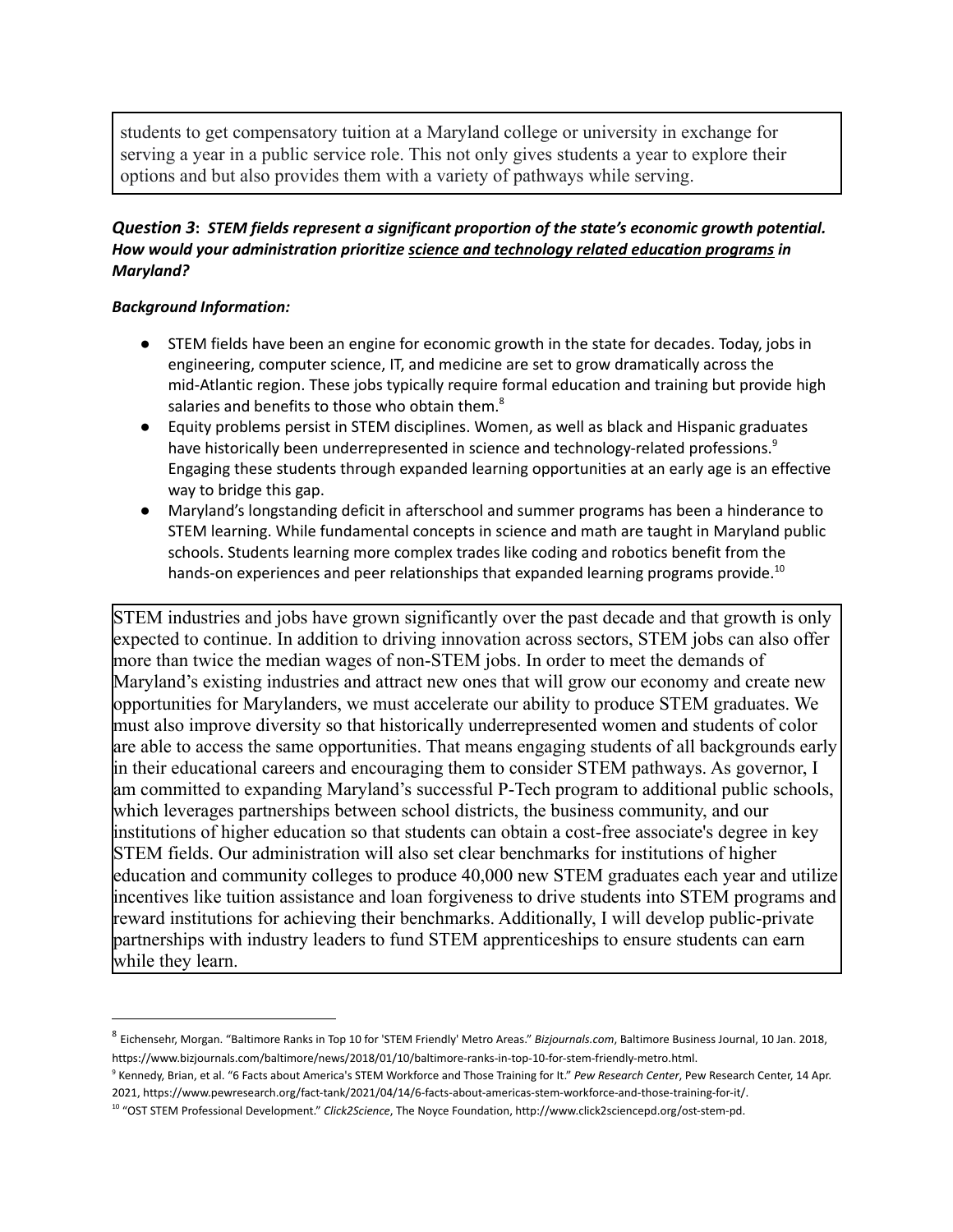*Question 4: The Blueprint for Maryland's Future was the state's most significant investment in education in over a decade, yet its full implementation has remained a contentious issue between the General Assembly and the Hogan administration. As governor, would you see the Blueprint fully implemented? How would you like to see the program expanded in your first term?*

#### *Background Information:*

- The Blueprint is designed to target students with the greatest need by using the number of students receiving Free and Reduced Meals at a given school as a metric for determining grant funding allocations. It also provides support for other worthwhile education initiatives including community schools, career and college readiness programs, expanded pre-K access, and the recruitment of high-quality teachers.<sup>11</sup>
- The Blueprint for Maryland's Future, which passed the General Assembly through a veto override, was delayed in its implementation when the Hogan administration shortchanged the state's annual education budget<sup>12</sup> and rejected the initial list nominees for the Accountability and Implementation board appointed by the state legislature.<sup>13</sup>

I am proud to have earned the endorsement of the Maryland State Education Association, because they know I am committed to providing a world-class public education to every Maryland student. As governor, my number one priority will be fully funding and implementing the Blueprint. The Kirwan Commission and the resulting legislation creating the Blueprint for Maryland's Future have been transformative for our state's public education system and are serving as a model for other states around the nation. I have been a tremendous advocate of the Commission and Blueprint, having testified in support of both during their creation. The Blueprint lays out clear funding goals for the future and will address long-standing inequities in our system to ensure educators have the tools they need and families receive the education they deserve. With the framework clearly laid out, it is now the responsibility of Maryland's next governor to work together with local school districts to ensure the Blueprint receives full funding and is implemented appropriately statewide. As governor, I am committed to doing just that. I will ensure the Blueprint's Accountability and Implementation Board receives dedicated funding to assess progress and provide technical support to localities, something Maryland's current governor has refused to do. I will also ensure Maryland's State Department of Education (MSDE) is resourced and equipped to support the Board's work, along with the work of localities, while also ensuring educators and parents have a voice throughout implementation. As governor, I will not allow our progress to slow or stop.

## *Question 5: How will you support the expansion of the Community School Strategy in the state of Maryland?*

#### *Background Information:*

● Community schools help alleviate the effects of concentrated poverty in the state's communities

<sup>11</sup> "Overview: The Blueprint for Maryland's Future." *Maryland State Department of Education*, https://marylandpublicschools.org/Blueprint/Pages/Overview.aspx.

<sup>&</sup>lt;sup>12</sup> Shwe February 18, Elizabeth. "Mandate Debate: Prince George's, Baltimore Lawmakers Press for Education Funding Hogan Left out of Budget." *Maryland Matters*, 18 Feb. 2022,

https://www.marylandmatters.org/2022/02/18/mandate-debate-prince-georges-baltimore-lawmakers-press-for-education-funding-hogan-leftout-of-budget/.

<sup>13</sup> Shwe, Elizabeth. "Hogan Makes Deadline for Naming Members to Education Reform Oversight Panel." *Maryland Matters*, 1 Oct. 2021, https://www.marylandmatters.org/2021/10/01/hogan-makes-deadline-for-naming-members-to-education-reform-oversight-panel/.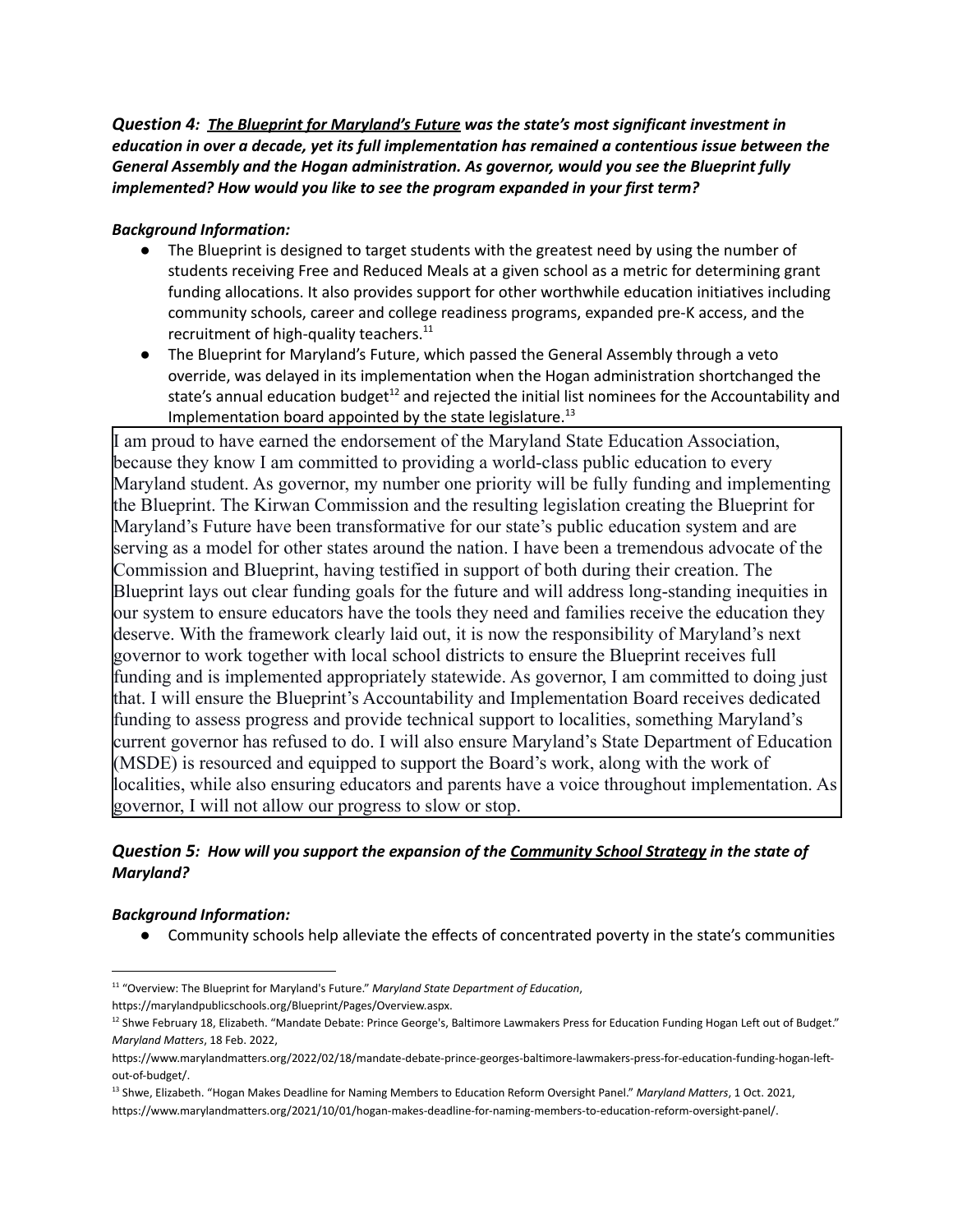by providing food and sanitation services to students, and by fostering partnerships with local organizations to establish free and low-cost afterschool and summer programs.<sup>14</sup>

- Community schools are particularly effective in low-income neighborhoods in cities and rural where social services and basic amenities can be few and far between.<sup>15</sup> These institutions become community hubs that cater not only to the needs of students, but their families as well.
- The Blueprint for Maryland's Future created pathways for schools across the state to access funding to implement the community school strategy. Nearly 300 community schools currently exist in Maryland, with dozens more poised to adopt the strategy over the next ten years.

During my time as CEO of one of the nation's largest poverty fighting organizations, our investments included funding for 74 new community schools because I know that when children come to school hungry, after experiencing trauma, or when they're dealing with a treatable health condition, their ability to participate and learn in schools is negatively impacted. Community schools allow local school districts to engage with educators, parents, and students, and partner with community organizations to conduct a needs assessment and then provide access to necessary resources and services at the school, whether that be nutrition programs, trauma-informed care, dental services, workforce training, or something else. This provides a central location for students and their families where children are already spending a majority of their days. Maryland currently has 260 operational community schools and these models have demonstrated success, which is why the Blueprint seeks to convert 30% of Maryland's schools to community schools over the next decade. However, these efforts are only as successful as the support from the state and community partnerships that support them. I strongly believe that the reinstituted Office of Children can be a key partner with the MSDE in supporting community schools and building local relationships. I will also ensure the Blueprint is fully funded and implemented so more communities can benefit from these models.

*Question 6: Our partners have long advocated for the creation of a statewide office to coordinate and direct Expanded Learning initiatives in Maryland. Would your administration approve of an "Director (or assistant superintendent) of Expanded Learning" role and provide them with the resources necessary to promote and expand learning experiences outside of traditional school hours?*

## *Background Information:*

- *●* Building strong partnerships between community organizations and school districts can be challenging, often due to weak lines of communication between the two parties and low levels of system-wide organization.<sup>16</sup> A Director of Expanded Learning can alleviate this by promoting a comprehensive state-level strategy for OST programs, building personal relationships with relevant stakeholders, and guiding the utilization of federal funding.
- *●* Expanded Learning coordinators have proven to be effective both at the local level and in other states in the US. In Maryland, the Director of Community Schools has been an effective model for the implementation of statewide education initiatives. Offices like these act as intermediaries between schools, education officials, and program providers to expand the

<sup>14</sup> Partnership for the Future of Learning, *The Community Schools Playbook,* 2017

<sup>15</sup> Williams, Doris Terry. Center for American Progress, *The Rural Solution: How Community Schools Can Reinvigorate Rural Education*. September 2010

<sup>16</sup> Anthony, Kenneth and Morra, Joseph, "Creating Holistic Partnerships Between School and Afterschool," *Institute of Education Sciences,* Fall 2016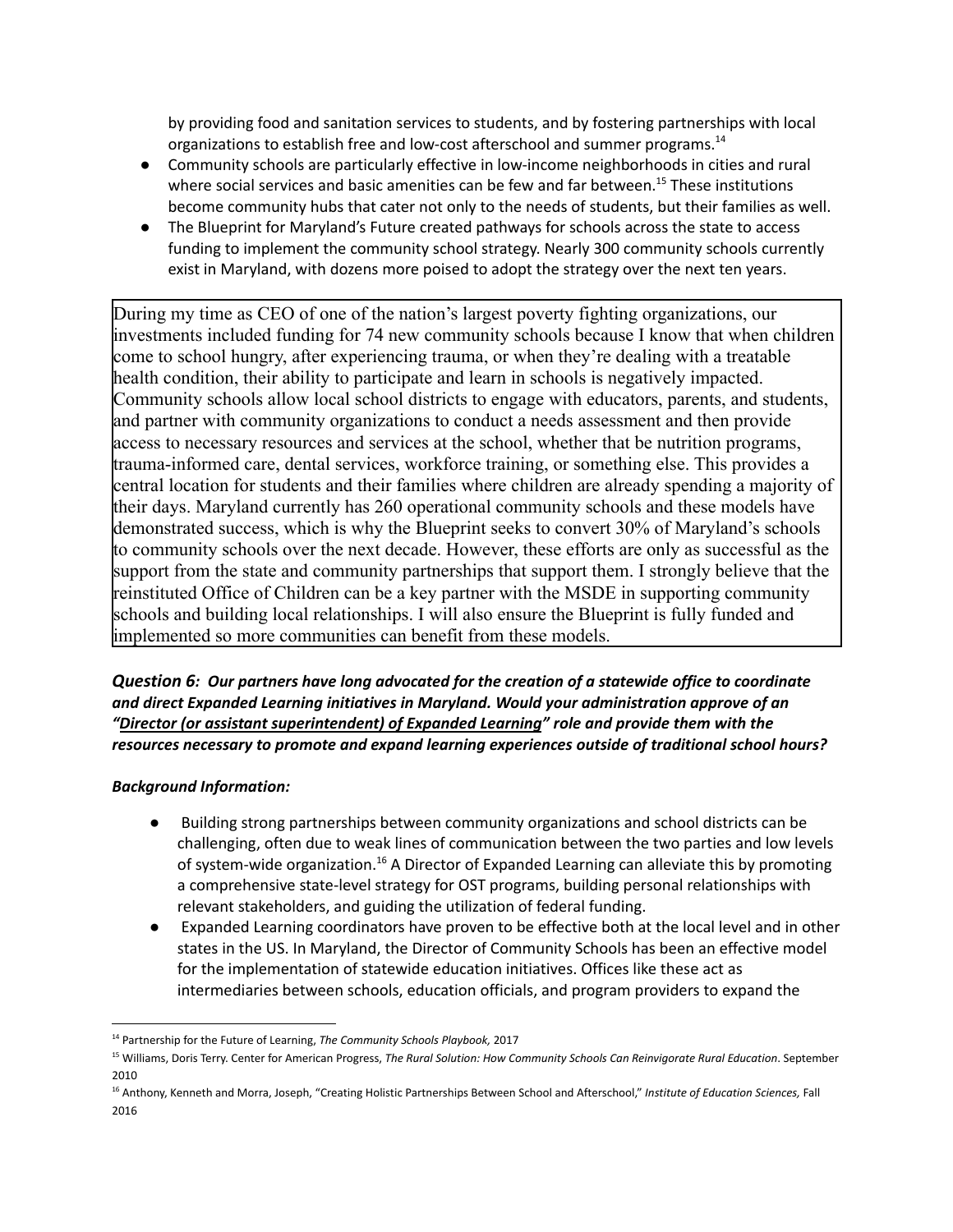quantity and quality of OST programming in communities across the country.<sup>17</sup>

As Maryland works to address disparities for children, improve access to education, health and well-being, it is essential that the Governor's Office for Children be fully reinstated as an independent office. In 2020, Governor Hogan eliminated the office and transferred its duties to the newly renamed Office of Crime Prevention, Youth, and Victims Services, limiting its scope and focusing more narrowly on criminal-justice-related issues. We know that keeping children safe and setting them up for a lifetime of success requires a holistic approach and collaboration across numerous federal, state, and local government agencies, as well as with community partners. As governor, I will broaden the scope of this office to focus on social/emotional well-being, addressing food insecurity, combating youth homelessness, and expanding access to essential behavioral health services. I will also bring a renewed focus to its importance in the governor's office and ensure strong cross-departmental collaboration by ensuring all relevant state agencies have a seat at the table along with key community partners. I will focus on building a robust system to collect and share data, as well as track longitudinal data to understand how Maryland's children are faring and opportunities to improve services.

*Question 7: Parents and educators are currently grappling with shifting cultural attitudes towards social justice and identity. In recent months, these debates have spilled into school board meetings across the country. What role, if any, would your administration play in shaping policy around discussions of race, gender, sexual orientation, and equity in the classroom?*

## *Background Information:*

- State governments in Florida, Texas, and elsewhere have imposed limitations on content related to race, gender, and sexual orientation in school curricula in recent months, sparking controversy over the role of government and families in moderating classroom discussions on these subjects.<sup>18</sup> At times, these laws have seen specific books and authors banned from lesson plans altogether.
- There is strong evidence to suggest that a diverse teaching workforce improves student performance and satisfaction, particularly when students share aspects of their identity with their teachers. 19

Our classrooms need spaces for our students to develop into critical thinkers. And as the only candidate in this race that has had one of their books banned and who has trained on military bases named after confederate generals, I understand that we cannot cover up or hide from our history. I fully trust our educators ability to teach our children and believe they are best equipped to teach our students. They have dedicated their lives and trained to ensure our students are successful. I also recognize that parents want to be engaged in their children's education. But

<sup>17</sup> "About Expanded Learning in California." *California AfterSchool Network*, 8 Nov. 2011,

https://www.afterschoolnetwork.org/splash-feature/about-expanded-learning-california-0.

<sup>18</sup> Greene, Peter. "Not Just Florida. How 'Don't Say Gay' Legislation Compares in Other States." *Forbes*, Forbes Magazine, 18 Apr. 2022, https://www.forbes.com/sites/petergreene/2022/04/14/not-just-florida-how-dont-say-gay-legislation-compares-in-other-states/?sh=52b3381d 7678.

<sup>19</sup> Redding, Christopher. "A Teacher like Me: A Review of the Effect of Student–Teacher Racial/Ethnic Matching on Teacher Perceptions of Students and Student Academic and Behavioral Outcomes." *Review of Educational Research*, vol. 89, no. 4, 2019, pp. 499–535., https://doi.org/10.3102/0034654319853545.